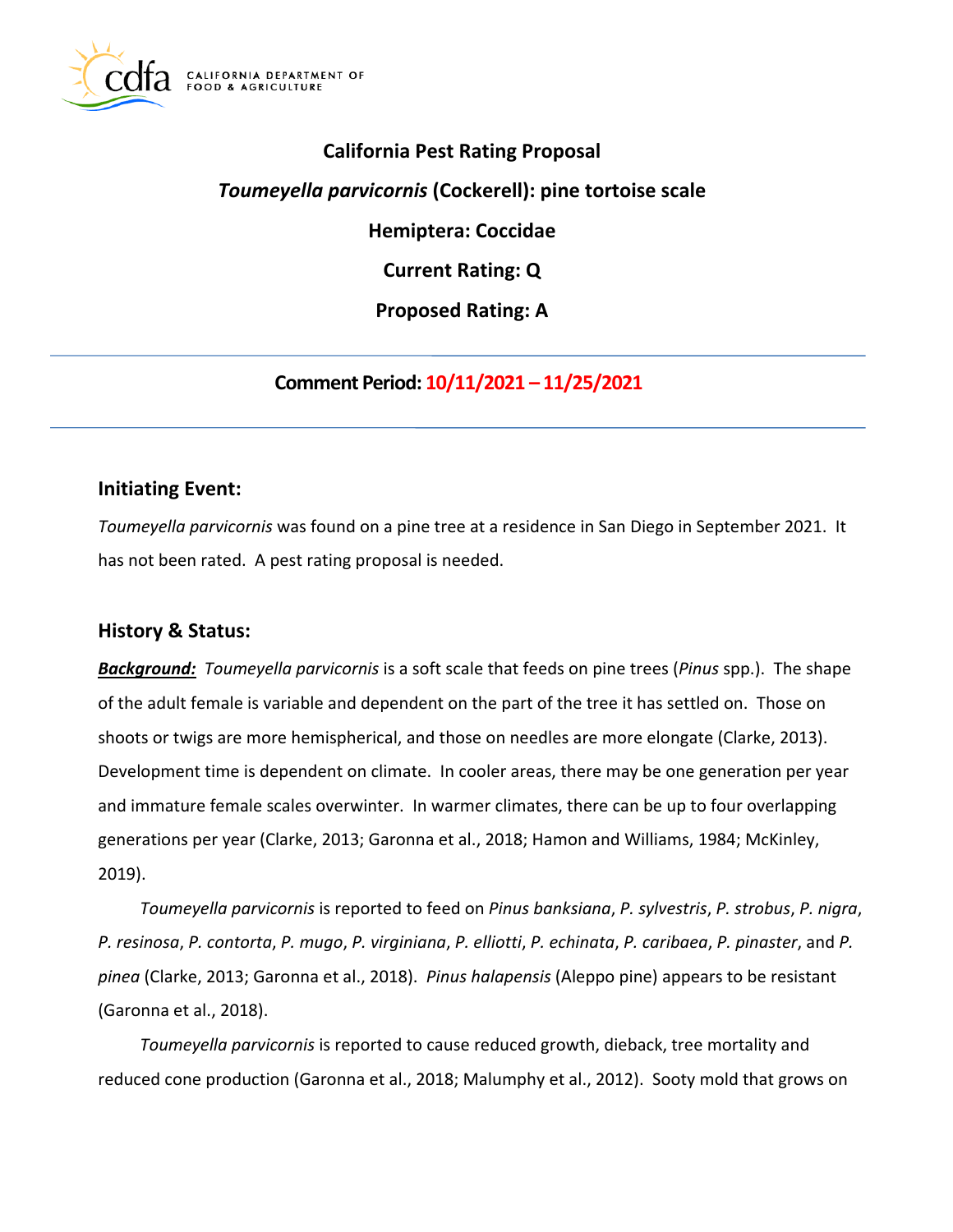

honeydew impacts photosynthesis. Significant impacts in some situations appear to be limited to young trees (Wilkinson and Chellman, 1979).

This scale is a common pest of pine trees in the eastern United States and Canada (Cheung, 2011). It is a significant pest of Christmas trees in Louisiana and North Carolina, for example (McKinley, 2019; Oliver and Chapin, 1988). Oliver and Chapin (1988) describe foliage blackened by sooty mold and deformed by damage and indicate that damaged trees are unfit for sale as Christmas trees. In a slash pine plantation in Florida, Wilkinson and Chellman (1979) reported that growth (height) of trees infested by *T. parvicornis* was reduced by 40%; these scales were apparently being tended by red imported fire ant (*Solenopsis invicta*). In the Turks and Caicos Islands, this scale caused mortality of the endemic pine tree species *P. caribaea* var. *bahamensis* and caused the complete loss of these trees from some areas (Malumphy et al., 2012).

In some cases, predators and parasitoids appear to limit this scale to acceptable levels, at least in larger trees (Hamon and Williams, 1984). Chemical control is difficult and treatments must target the crawler stage (McKinley, 2019). Cooper and Cranshaw found that imidacloprid soil treatments controlled this scale on lodge-pole pine. Clarke et al. (1992) suggested bifenthrin may provide effective control. Aphelinid wasps that are known to attack this scale include species in the genera *Coccophagus* and *Metaphycus* (Clarke, 2013; Garonna et al., 2018).

**Worldwide Distribution:** *Toumeyella parvicornis* is native to the eastern United States and Canada. It is reported from Canada, Mexico, United States (most states east of the Mississippi River and also west to North Dakota, Colorado, and Texas) (Cheung, 2011; Clarke, 2013). It has been introduced to Italy and the Caribbean (Garonna et al., 2018).

**Official Control:** *Toumeyella parvicornis* is not known to be under official control anywhere.

**California Distribution:** *Toumeyella parvicornis* was found on a stone pine (*Pinus pinea*) tree at a residence in San Diego in September 2021 (CDFA).

**California Interceptions:** *Toumeyella parvicornis* has not been intercepted in California (CDFA).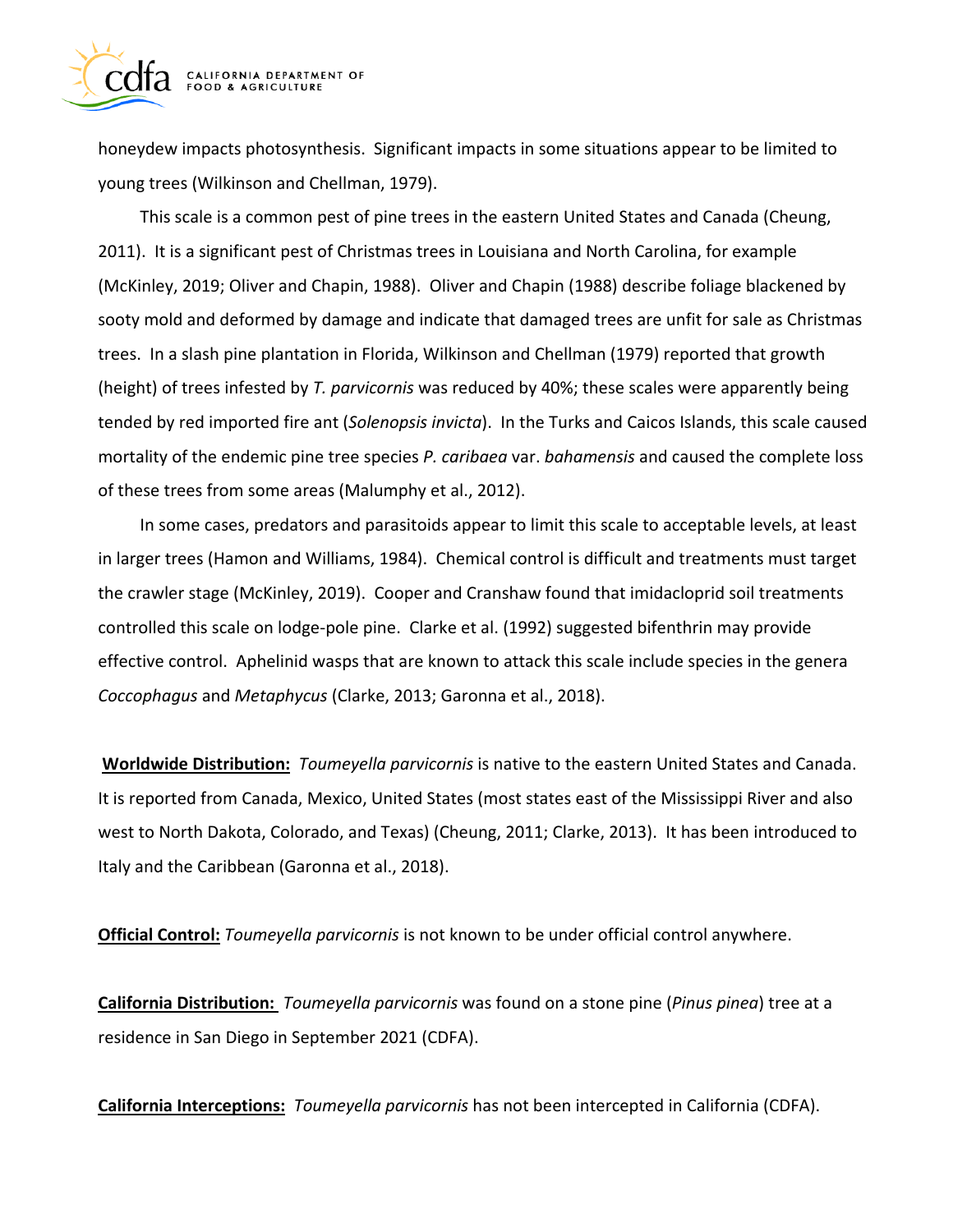

The risk *Toumeyella parvicornis* poses to California is evaluated below.

# **Consequences of Introduction:**

- 1) **Climate/Host Interaction:** *Toumeyella parvicornis* is found in areas representing cool temperate, Mediterranean, and tropical climate. It feeds on a wide variety of *Pinus* species. It could likely establish widely in California. Therefore, *T. parvicornis* receives a **High (3)** in this category.
	- Low (1) Not likely to establish in California; or likely to establish in very limited areas.
	- Medium (2) may be able to establish in a larger but limited part of California.
	- **High (3) likely to establish a widespread distribution in California.**
- 2) **Known Pest Host Range:** *Toumeyella parvicornis* is only known to feed on pines. Therefore, it receives a **Low (1)** in this category.
	- **Low (1) has a very limited host range.**
	- Medium (2) has a moderate host range.
	- High (3) has a wide host range.
- 3) **Pest Reproductive and Dispersal Potential:** *Toumeyella parvicornis* has multiple, overlapping generations in warm climates. It can likely spread through movement of infested plant material.. Therefore, it receives a **High (3)** in this category.
	- Low (1) does not have high reproductive or dispersal potential.
	- Medium (2) has either high reproductive or dispersal potential.
	- **High (3) has both high reproduction and dispersal potential.**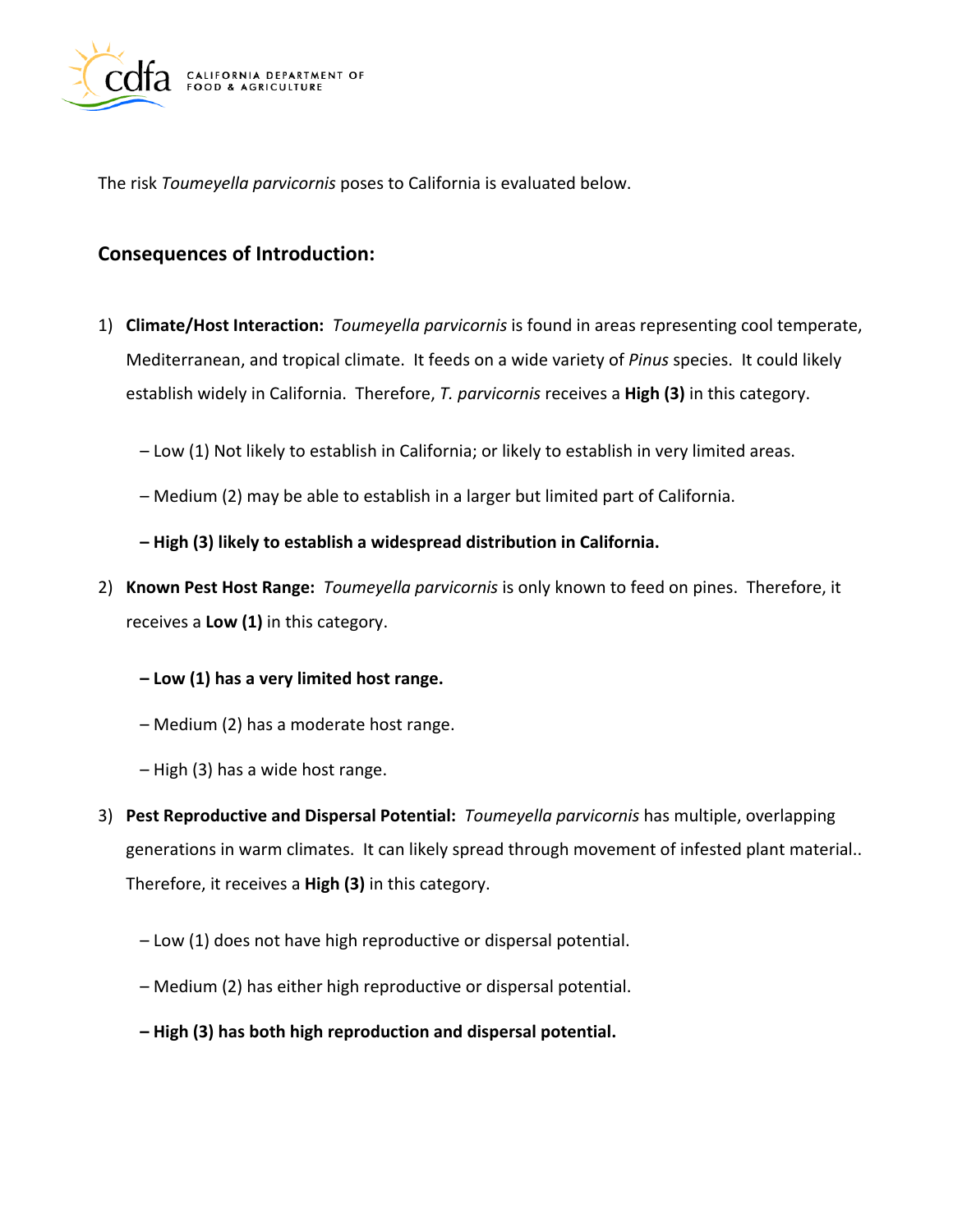

4) **Economic Impact**. *Toumeyella parvicornis* is reported to be a significant pest of pines, including those grown for Christmas trees. Ornamental pines grown in California (e.g., *P*. *pinea*, *P*. *mugo*, and *P*. *sylvestris*) are known hosts and nursery production of these trees could be impacted (R. Price, pers. comm.). Yield of salable trees could be decreased and treatment costs could increase. Therefore, it receives a **Medium (2)** in this category.

#### **Economic Impact: A, B**

- **A. The pest could lower crop yield.**
- **B. The pest could lower crop value (includes increasing crop production costs).**
- C. The pest could trigger the loss of markets (includes quarantines).
- D. The pest could negatively change normal cultural practices.
- E. The pest can vector, or is vectored, by another pestiferous organism.
- F. The organism is injurious or poisonous to agriculturally important animals.
- G. The organism can interfere with the delivery or supply of water for agricultural uses.

#### **Economic Impact Score: Medium**

- Low (1) causes 0 or 1 of these impacts.
- **Medium (2) causes 2 of these impacts.**
- High (3) causes 3 or more of these impacts.
- 5) **Environmental Impact**. *Toumeyella parvicornis* is known to impact a wide variety of pine trees. It is likely that some pines native to California would be attacked if this scale became established here. The loss of native pines over large areas in the Turks and Caicos Islands is evidence of ecosystem-level impacts. This scale is known to cause significant damage to, and sometimes kill, pines that are grown in California as ornamentals. Therefore, *T. parvicornis* receives a **High (3)** in this category.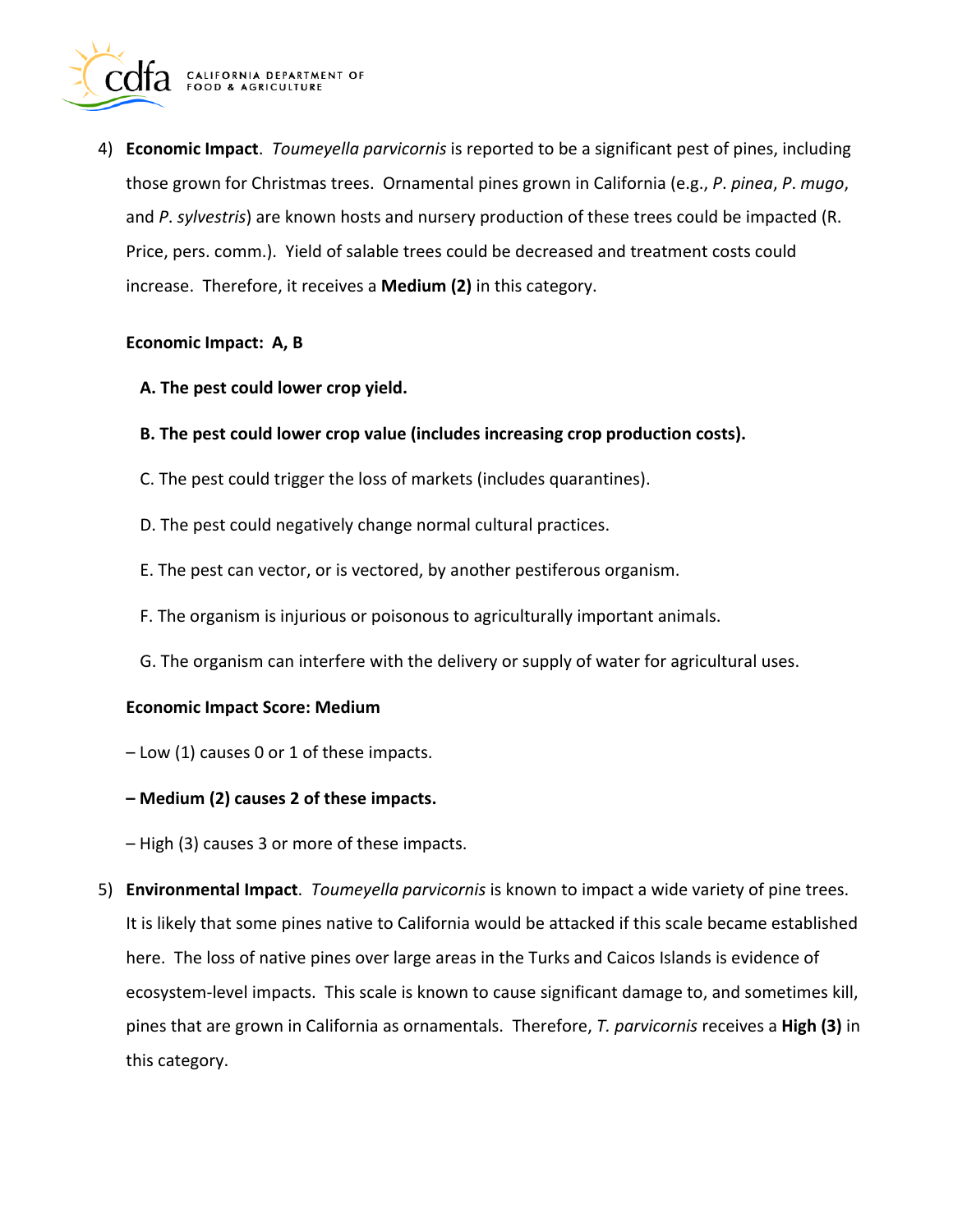

#### **Environmental Impact: A, D, E**

### **A. The pest could have a significant environmental impact such as lowering biodiversity, disrupting natural communities, or changing ecosystem processes.**

B. The pest could directly affect threatened or endangered species.

C. The pest could impact threatened or endangered species by disrupting critical habitats.

**D. The pest could trigger additional official or private treatment programs.** 

**E. The pest significantly impacts cultural practices, home/urban gardening or ornamental plantings.** 

#### **Environmental Impact Score: High (3)**

- Low (1) causes none of the above to occur.
- Medium (2) causes one of the above to occur.
- **High (3) causes two or more of the above to occur.**

## **Consequences of Introduction to California for** *Toumeyella parvicornis***: Medium (12)**

Add up the total score and include it here.

 $-Low = 5-8$  points

**–Medium = 9-12 points** 

–High = 13-15 points

6) **Post Entry Distribution and Survey Information:** *Toumeyella parvicornis* is not known to be established in California. It receives a **Not established (0)** in this category.

#### **–Not established (0) Pest never detected in California, or known only from incursions.**

–Low (-1) Pest has a localized distribution in California, or is established in one suitable climate/host area (region).

–Medium (-2) Pest is widespread in California but not fully established in the endangered area, or pest established in two contiguous suitable climate/host areas.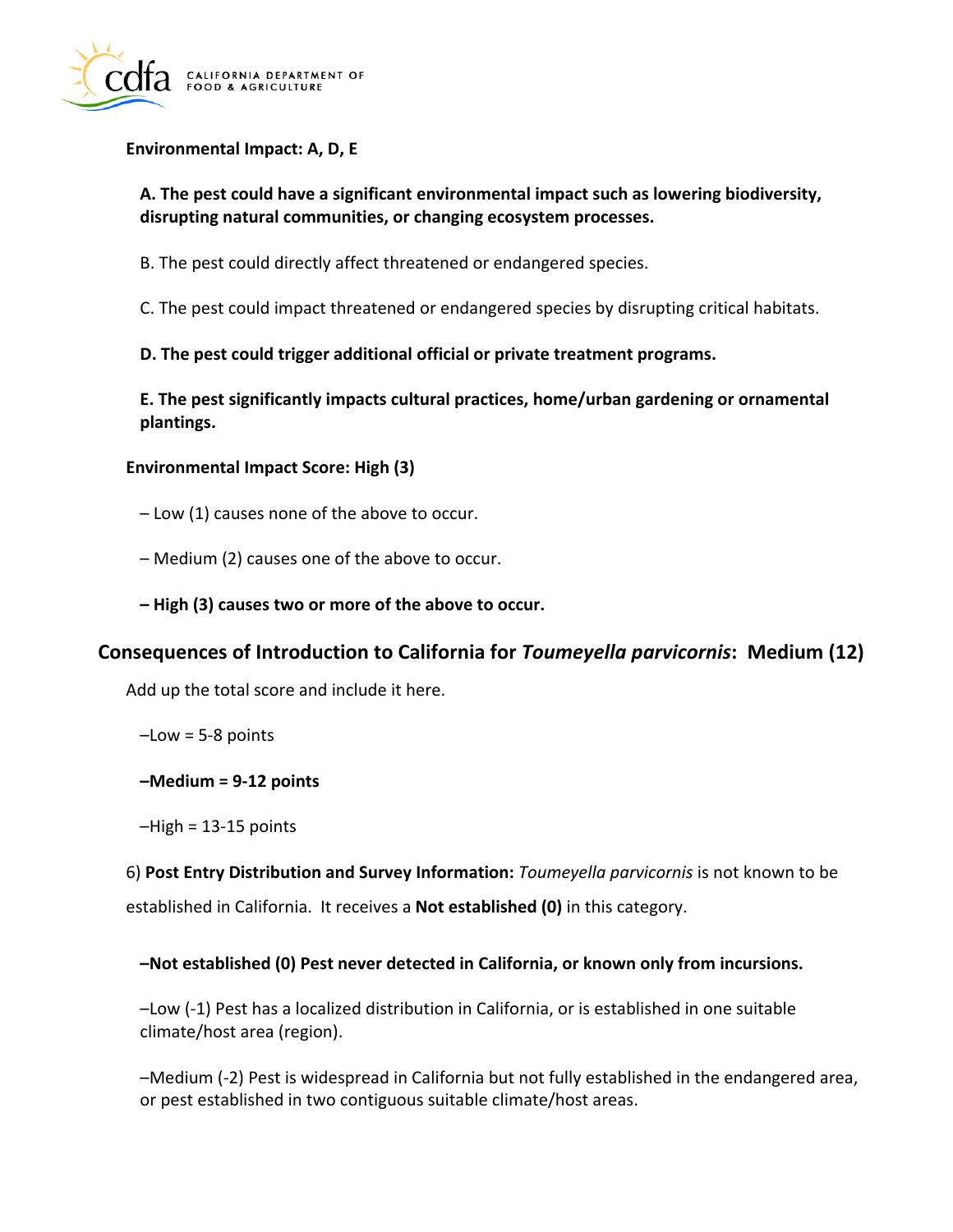

–High (-3) Pest has fully established in the endangered area, or pest is reported in more than two contiguous or non-contiguous suitable climate/host areas.

### **Final Score:**

7) The final score is the consequences of introduction score minus the post entry distribution and survey information score: Medium (12)

## **Uncertainty:**

There are no ongoing surveys for *T. parvicornis*, so it is possible that this scale is already established in California, although the dense infestations that appear typical of this scale suggest this species would be noticed in the state if it was here. Native California pines may not be suitable hosts, although the diversity of pines known to be hosts suggests that at least some species of pines here are potential hosts.

### **Conclusion and Rating Justification:**

*Toumeyella parvicornis* is a severe pest of pines that has been shown to have economic and environmental impacts in its native and introduced range. It is not known to be established in California. For these reasons, an "A" rating is justified.

## **References:**

California Department of Food and Agriculture. Pest and damage record database. Accessed September 29, 2021: <https://pdr.cdfa.ca.gov/PDR/pdrmainmenu.aspx>

Cheung, D. K. B. 2011. A review of and digital guide to common insect pests of Ontario nursery and landscape plants. M.S. thesis, Guelph University, Ontario, Canada.

Clarke, S. R. 2013. Pine tortoise scale. United States Department of Agriculture Forest Insect & Disease Leaflet 57:1-9.

Cooper, D. and Cranshaw, W. 1996. Pine tortoise scale, soil treatment trial, 1995. Arthropod Management Tests 21:376.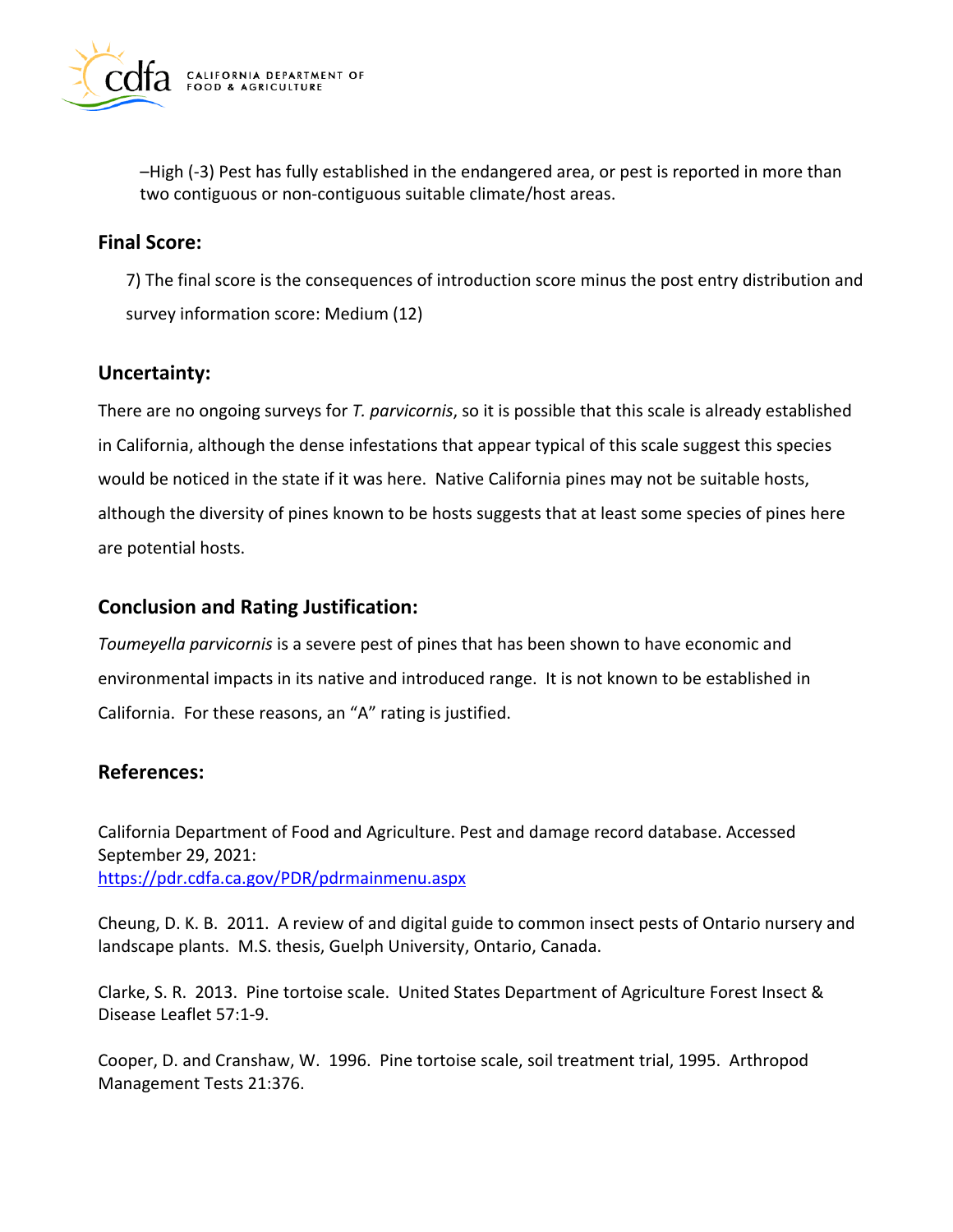

Garonna, A. P., Foscari, A., Russo, E., Jesu, G., Somma, S., Cascone, P., and Guerrieri, E. 2018. The spread of the non-native pine tortoise scale *Toumeyella parvicornis* (Hemiptera: Coccidae) in Europe: a major threat to *Pinus pinea* in Southern Italy. iForest 11:628-634.

Hamon, A. B. and Williams, M. L. 1984. The soft scale insects of Florida (Homoptera: Coccoidea: Coccidae). Florida Department of Agriculture & Consumer Services, Gainesville, Florida.

Malumphy, C., Hamilton, M. A., Manco, B. N., Green, P. W. C., Sanchez, M. D., Corcoran, M., and Salamanca, E. 2012. *Toumeyella parvicornis* (Hemiptera: Coccidae), causing severe decline of *Pinus caribaea* var. *bahamensis* in the Turks and Caicos Islands. The Florida Entomologist 95:113-119.

McKinley, C. 2019. Pine tortoise scale. Accessed September 30, 2021: <https://content.ces.ncsu.edu/pine-tortoise-scale>

Oliver, A. D. and Chapin, J. B. 1988. An integrated pest management system for Louisiana Christmas tree growers. Louisiana Agricultural Experiment Station Bulletin 793:1-30.

Wilkinson, R. C. and Chellman, C. W. 1979. *Toumeyella* scale, red imported fire ant, reduce slash pine growth. The Florida Entomologist 62:71-72.

### **Responsible Party:**

Kyle Beucke, 1220 N Street, Sacramento, CA 95814, 916-698-3034, [permits\[@\]cdfa.ca.gov](https://permits[@]cdfa.ca.gov) 

# **\*Comment Period: 10/11/2021 – 11/25/2021**

### **\*NOTE:**

You must be registered and logged in to post a comment. If you have registered and have not received the registration confirmation, please contact us at [permits\[@\]cdfa.ca.gov](https://permits[@]cdfa.ca.gov).

### **Comment Format:**

 $\clubsuit$  Comments should refer to the appropriate California Pest Rating Proposal Form subsection(s) being commented on, as shown below.

#### **Example Comment:**

Consequences of Introduction: 1. Climate/Host Interaction: [Your comment that relates to "Climate/Host Interaction" here.]

- $\clubsuit$  Posted comments will not be able to be viewed immediately.
- $\triangleleft$  Comments may not be posted if they: